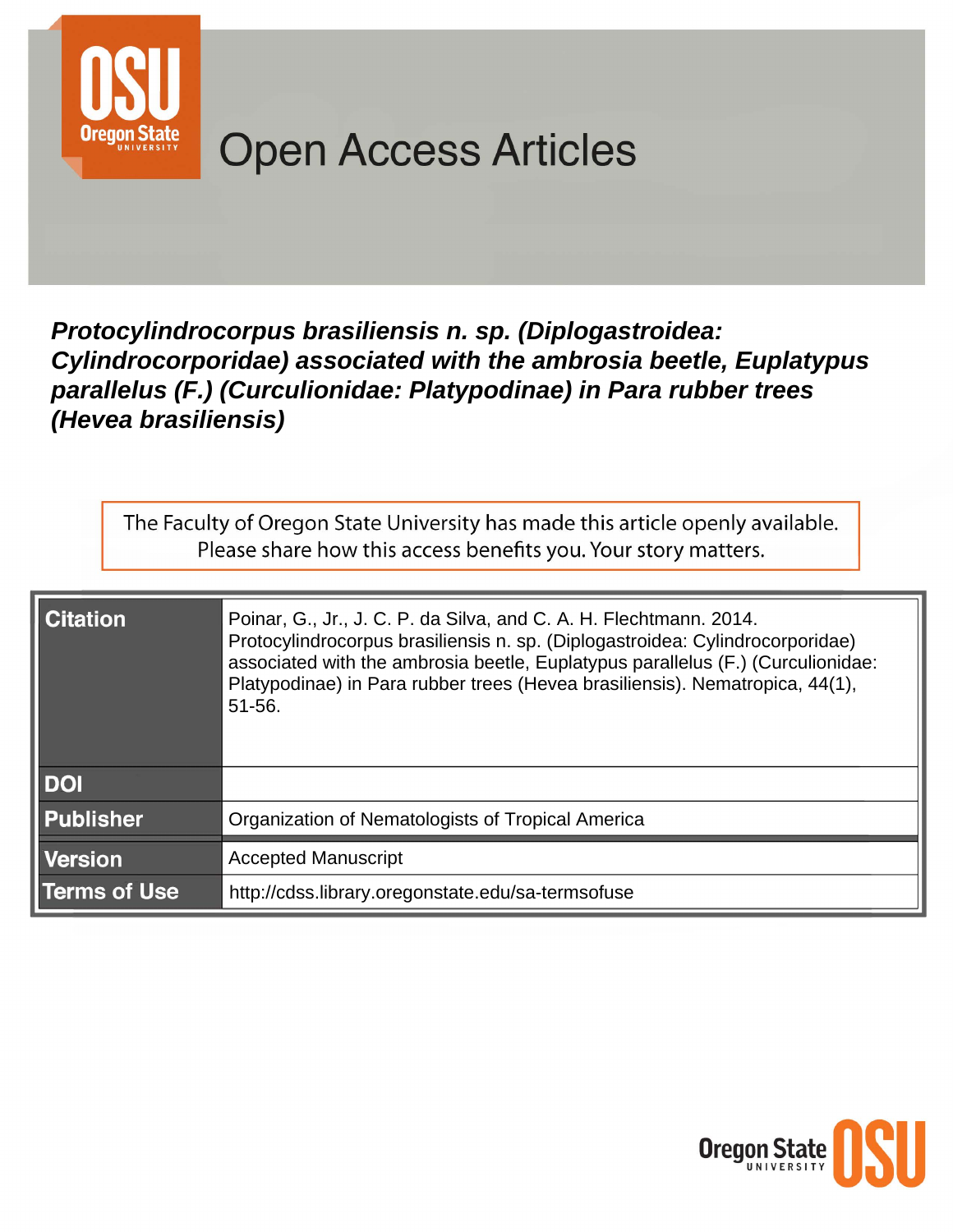# *PROTOCYLINDROCORPUS BRASILIENSIS* N. SP. (DIPLOGASTROIDEA: CYLINDROCORPORIDAE) ASSOCIATED WITH THE AMBROSIA BEETLE, *EUPLATYPUS PARALLELUS* (F.)(COLEOPTERA: CURCULIONIDAE: PLATYPODINAE) IN PARA RUBBER TREES (*HEVEA BRASILIENSIS*)

George Poinar, Jr.<sup>a</sup>, Carlos Alberto Hector Flechtmann <sup>b</sup> and Jean Carlos Pereira da Silva <sup>b</sup>

a Department of Zoology Oregon State University Corvallis, OR 97331 Phone: 541 752 0917 Fax: 541 737 0501 Email: poinarg@science.oregonstate.edu

**b** Department of Plant Protection FEIS/UNESP Av. Brasil, 56 15385-000 - Ilha Solteira - SP [B](mailto:flechtma@bio.feis.unesp.br)RAZIL

Running head: *Protocylindrocorpus brasiliensis* in para rubber trees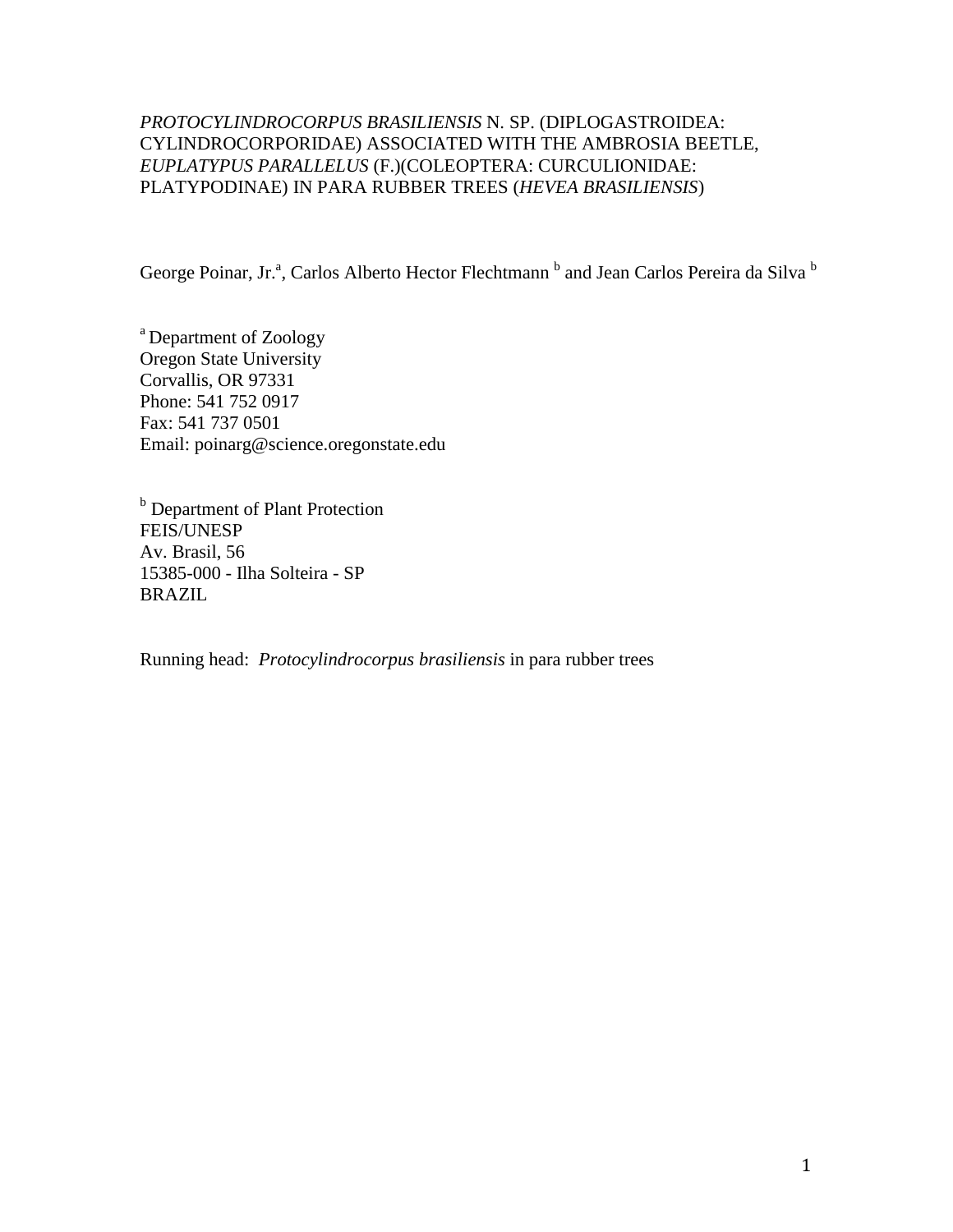# ABSTRACT

Poinar, Jr., G., C. A. H. Flechtmann and J. C. Pereira da Silva. 2013.

*Protocylindrocorpus brasiliensis* n. sp. (Diplogastroidea: Cylindrocorporidae) associated with the ambrosia beetle, *Euplatypus parallelus* (F.)(Coleoptera: Curculionidae: Platypodinae) in Para rubber trees (*Hevea brasiliensis*). Nematropica 00-00. *Protocylindrocorpus brasiliensis* n. sp. (Diplogastroidea: Cylindrocorporidae) is described from reproductive stages removed from galleries of the ambrosia beetle, *Euplatypus parallelus* (F.)(Coleoptera: Curculionidae: Platypodinae) in Para rubber trees (*Hevea brasiliensis*) in Brazil. This is the first record of the genus *Protocylindrocorpus* from the Neotropics. Males of *P. brasiliensis* are quite striking because their long spicules extend up to 70% of their total body length. This spicule/body ratio is one of the largest if not the largest of any free-living nematode. The adults exhibit "conspecific agglutination" where they congregate in a slimy substance that serves to maintain them in a coherent group. Some of the adults were attacked by fungi and protozoan pathogens, showing that disease plays a role in regulating natural populations. The discovery of *P. brasiliensis* provides new information on nematode structure, behavior and ecology.

Key Words: ambrosia beetle, conspecific agglutination, Cylindrocorpidae, elongate spicules, nematode diseases, *Protocylindrocorpus*

#### RESUMEN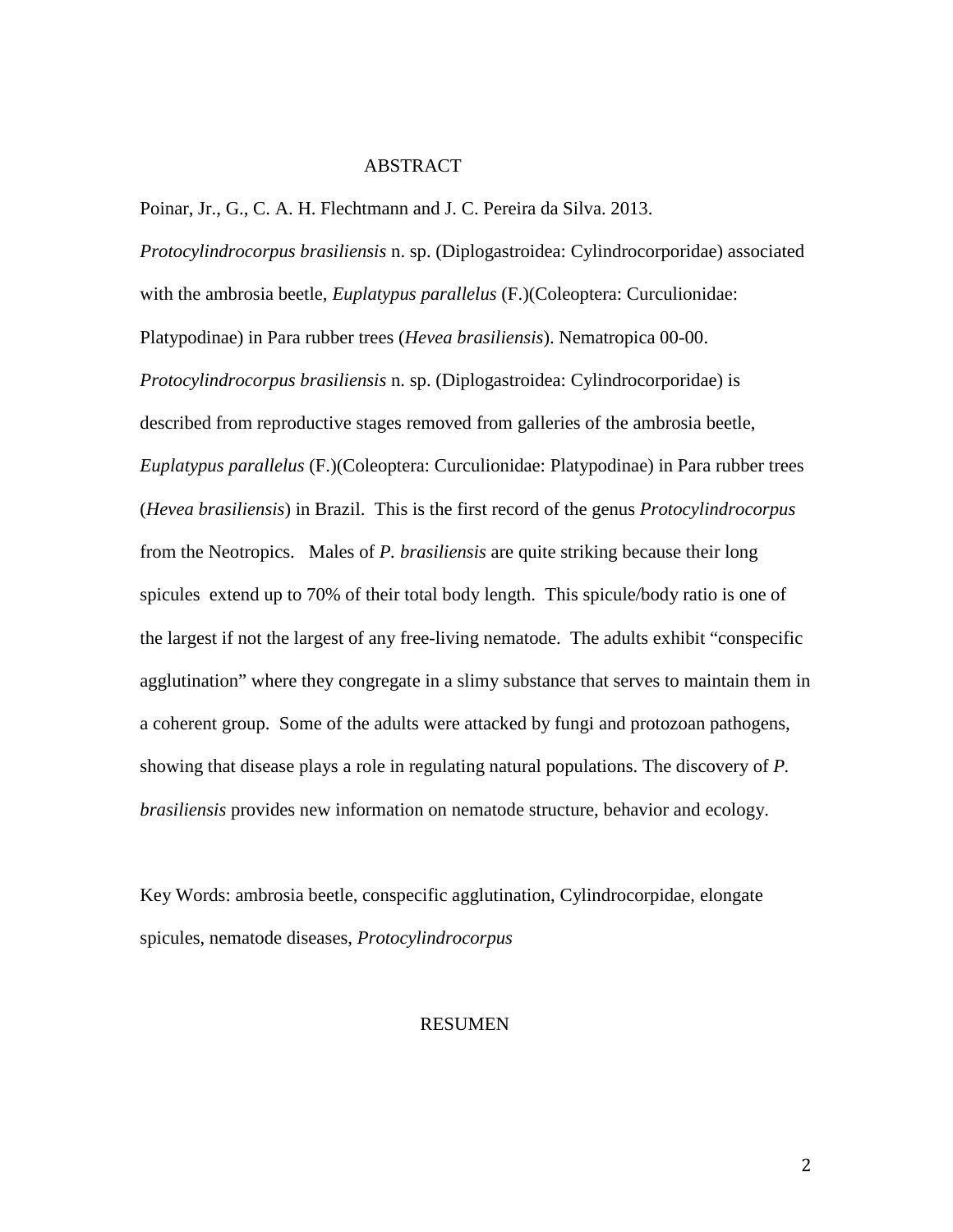# INTRODUCTION

Several species of wood boring beetles are known to attack the Para rubber tree in Brazil (da Silva et al., 2013). While investigating damage caused to Para rubber trees (*Hevea brasiliensis*) by the native ambrosia beetle, *Euplatypus parallelus* (F.)(Coleoptera: Curculionidae: Platypodinae) in the northwestern region of the state of Sao Paulo, Brazil, nematodes were recovered from some of the beetle galleries. These nematodes were identified as belonging to the genus *Protocylindrocorpus* Rühm in the diplogasteridid family Cylindrocorpidae. Representatives of the Cylindrocorpidae are rare nematodes with less than 12 species including only two in the genus *Protocylindrocorpus* (Goodey, 1930; Rühm, 1956, 1959; Massey, 1960; Baker, 1962; Hunt, 1980; Kinn, 1984; Harman et al., 2000; Poinar et al., 2003; Kanzali and Futai, 2004). Dauer stages of the nematodes were obtained from under the elytra of the beetles. The present study describes this nematode and discusses some of its interesting attributes, such as the presence of elongate needle-like spicules and the phenomenon of conspecific agglutination of the adults.

## MATERIALS AND METHODS

The nematodes were discovered while examining the contents of galleries of the ambrosia beetle, *Euplatypus parallelus* (F.)(Coleoptera: Curculionidae: Platypodinae) in Para rubber trees (*Hevea brasiliensis*) in the northwestern region of the state of Sao Paulo, Brazil.

#### RESULTS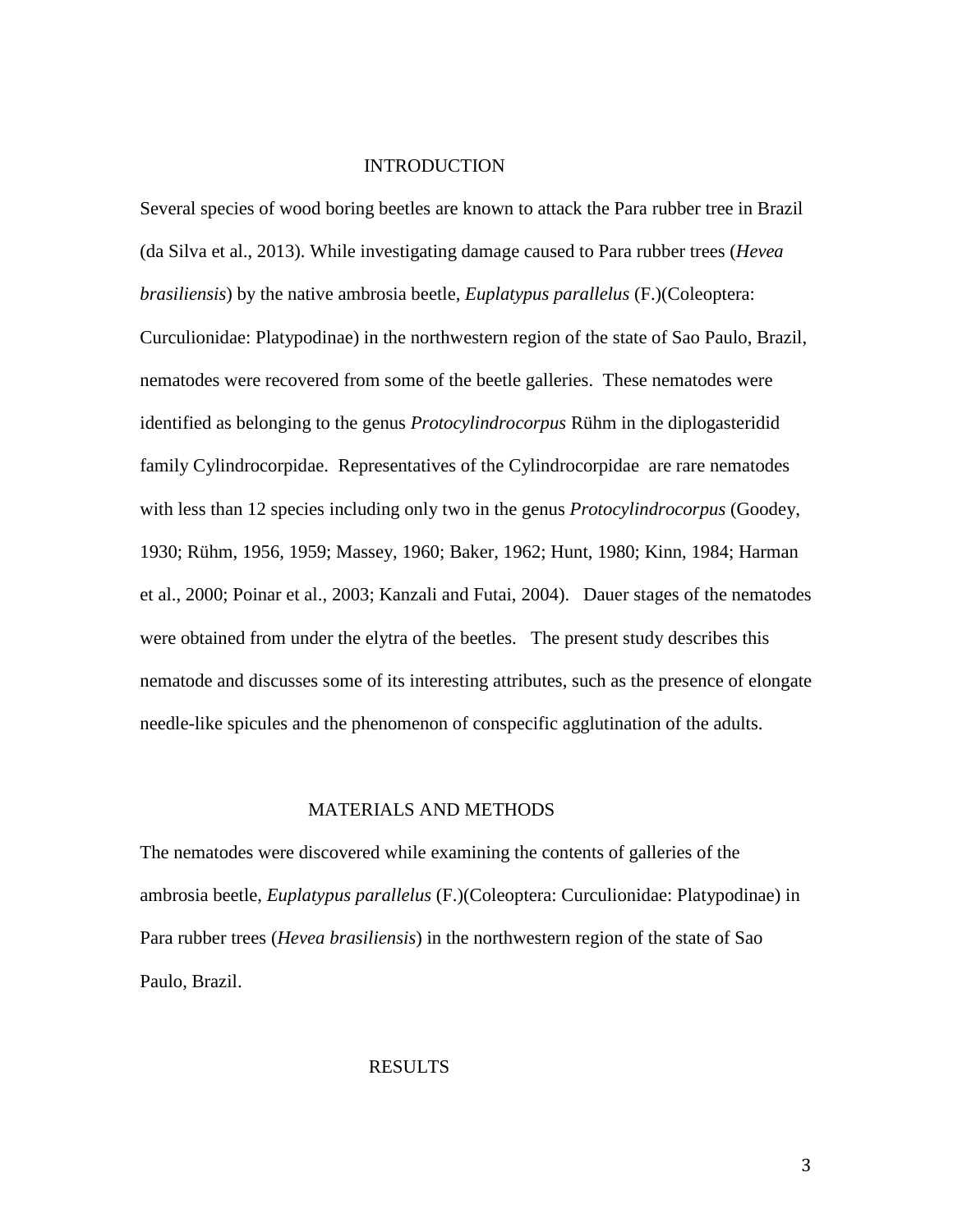Diplogastroidea Cylindrocorporidae *Protocylindrocorpus* Rühm, 1959 *Protocylindrocorpus brasiliensis* n. sp.

The monodelphic females, leptoderan bursa, outstretched testis and extremely long spicules place the new species in the genus *Protocylindrocorpus* Rühm (1959). While Rühm (1959) originally described *Protocylindrocorpus* as a subgenus of the genus *Cylindrocorpus* with *C. goodeyi* Rühm as the type species, Paramonov (1964) raised *Protocylindrocorpus* to the generic level and this action was followed by Andrassy (1976).

# **Description**

Cuticle with faint cross and longitudinal striae; lateral fields obscure; lips 6, acutely pointed, each lined on inner side with thick refractive cheilorhabdions; metastom slightly anisomorphic; Stoma elongate, narrow, teeth absent; pharyngeal collar present, length usually between one fourth and one half length of stoma; corpus muscular, approximately 1 ½ times length of stoma; isthmus and basal bulb continuous, glandular appearing, approximately equal to length of corpus, reflexed near middle; basal bulb with minute valve plates, base of bulb sunk in ventricular portion of intestine. Excretory pore at level of basal bulb; nerve ring encircling isthmus just anterior to basal bulb; hemizonid and phasmids obscure; tail spicata.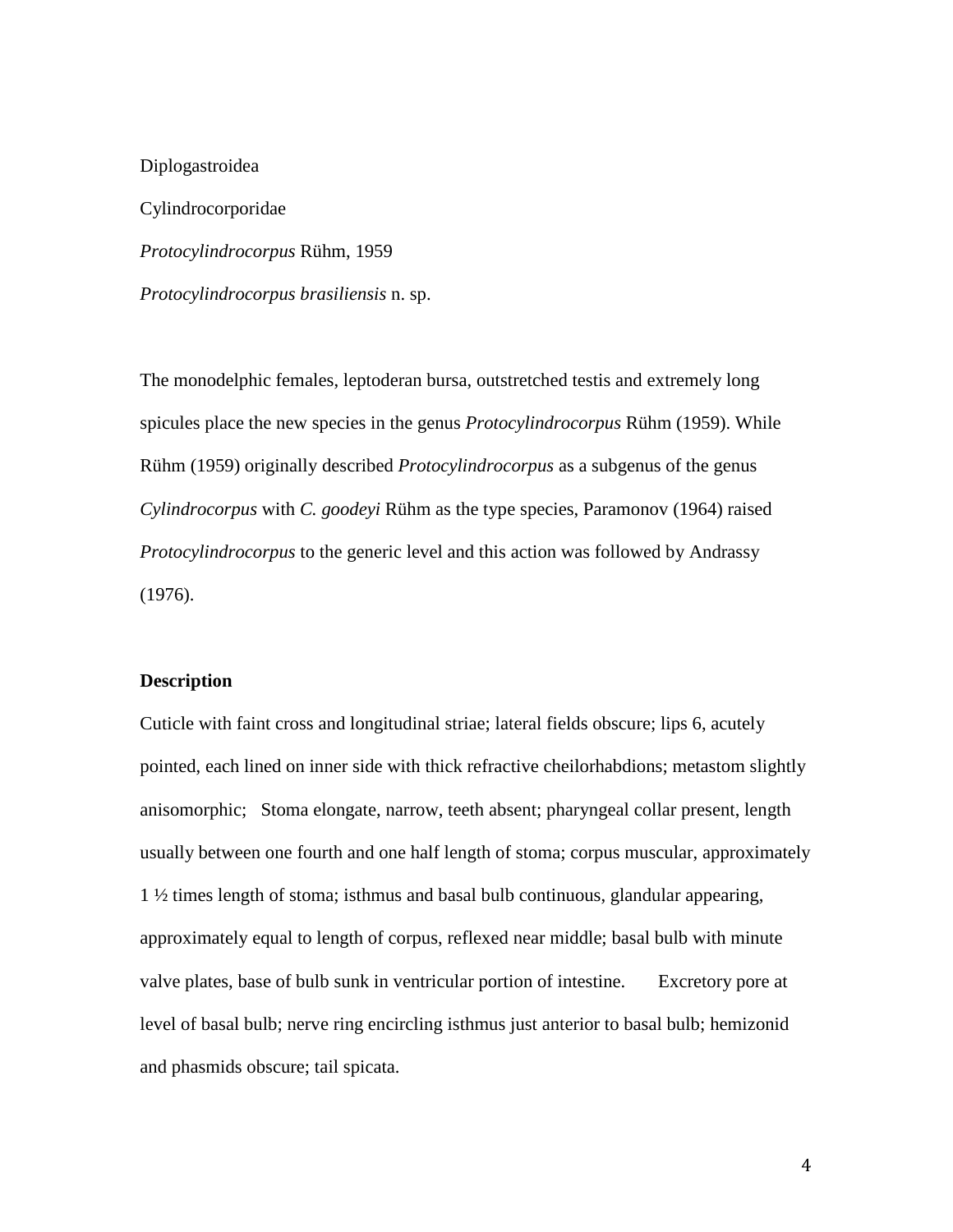Female (Figs 1, 2AB): Monodelphic; ovary reflexed three times with double bend in region of vulva, tip extending to tail region; vulva a transverse slit located in posterior third of body, with slightly protuberant lips in ovipositing females; vagina short, straight, post-vulval sac variable in length, usually between one and two body widths; tail short, tapering to a narrow spine; eggs large, from one to seven in uterus at a time.

Male (Figs 3,4,5A,B): With single, outstretched testis; spicules paired, separate, needlelike, often sinuous in body, extremely long, reaching up to 70% of total body length. Gubernaculum simple, boat- shaped with tip bent upward against spicules; nine pairs of genital papillae, three pairs pre-anal papillae, fourth pair either pre-anal or adanal, five pairs post-anal; of post-anal pairs, first pair sub-anal, remaining pairs near tail base before tail constriction. Bursa, narrow, leptoderan with proximal end open; tail spicata, extending beyond border of bursal membrane.

Dauer juveniles not recovered.

Measurements

See table 1.

Type material

Female (Holotype) and paratypes deposited at the Department of Plant Protection FEIS/UNESP, Av. Brasil, 56 15385-000 Ilha Solteira, SP, Brazil.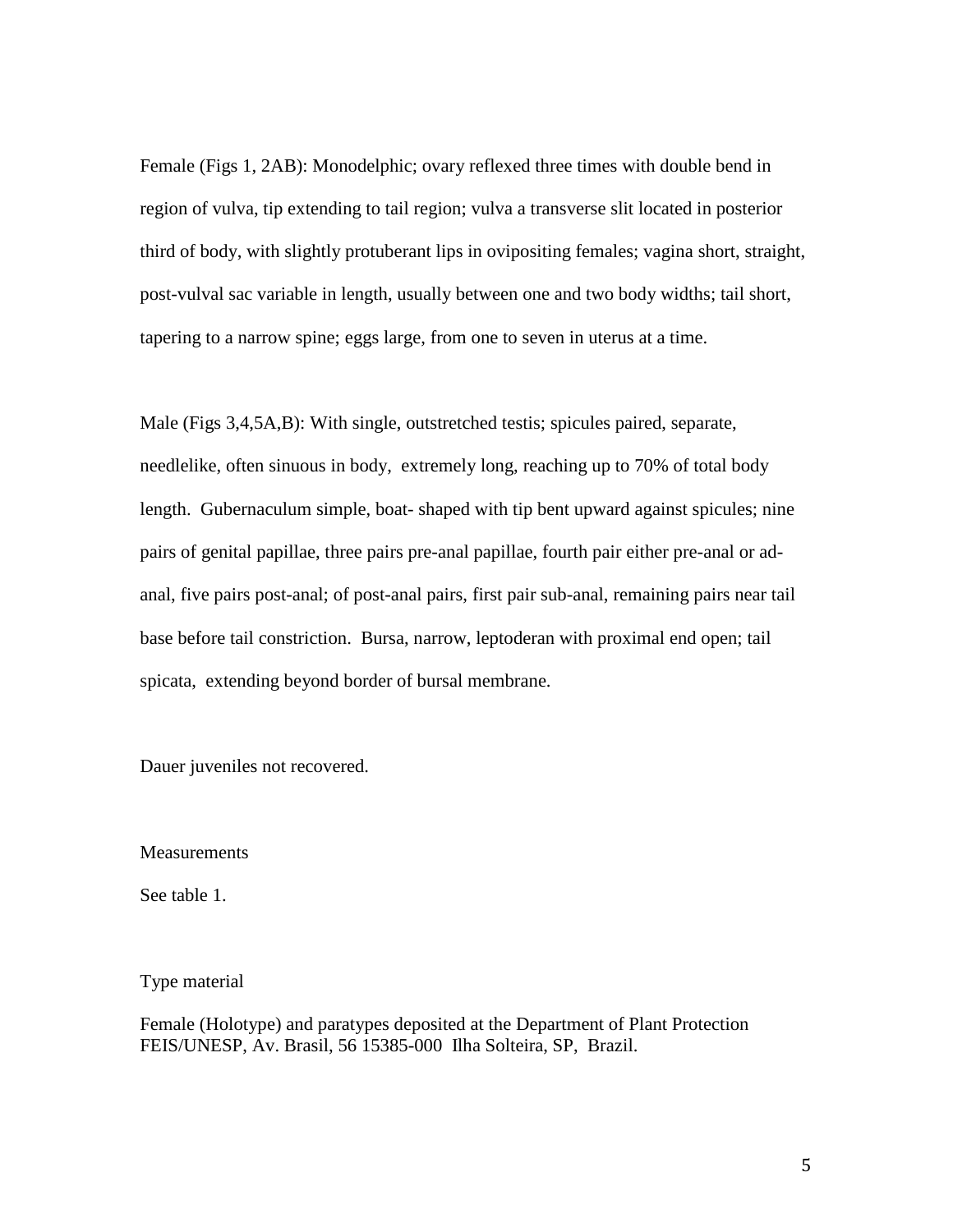Type host and locality: The nematodes were living in the galleries of the ambrosia beetle, *Euplatypus parallelus* (F.)(Coleoptera: Curculionidae: Platypodinae) in Para rubber trees (*Hevea brasiliensis*) in the northwestern region of the state of Sao Paulo, Brazil.

# Diagnosis and relationships

The smaller adult size (438-793 µm in *P. brasiliensis* vs 943-1515 µm in *P. goodeyi* and 906- 1544 µm in *P. dendrophilus* Kinn, 1983), sharply pointed, rather than rounded lips as occurs in *P. goodeyi* and *P. dendrophilus*), presence of a pharyngeal sleeve (= collar) (lacking in both *P. goodeyi* and *P. dendrophilus*), basal bulb surrounded by the ventricular portion of the intestine (not immersed in anterior portion of intestine in *P. goodeyi* and *P. dendrophilus*), , length of isthmus-basal bulb subequal to length of the corpus (vs 2.0 or more times the length of the corpus in *P. goodeyi* and *P. dendrophilus*) and the presence of only 9 pairs of genital papillae (both *P. goodeyi* and *P. dendrophilus* are described with 10 pairs of genital papillae) separate *P. brasiliensis* from the other species in the genus, *P. goodeyi* Rühm (1959) and *P. dendrophilus* Kinn (1984).

#### DISCUSSION

At the time of capture, the nematodes had congregated together (Fig. 8), a condition we refer to here as "conspecific agglutination". It is interesting that Rühm (1959) also commented that the adults of *P. goodeyi* were clustered together in a sticky mass under the bark of a tree. It is possible that the females of *P. brasiliensis* produce some type of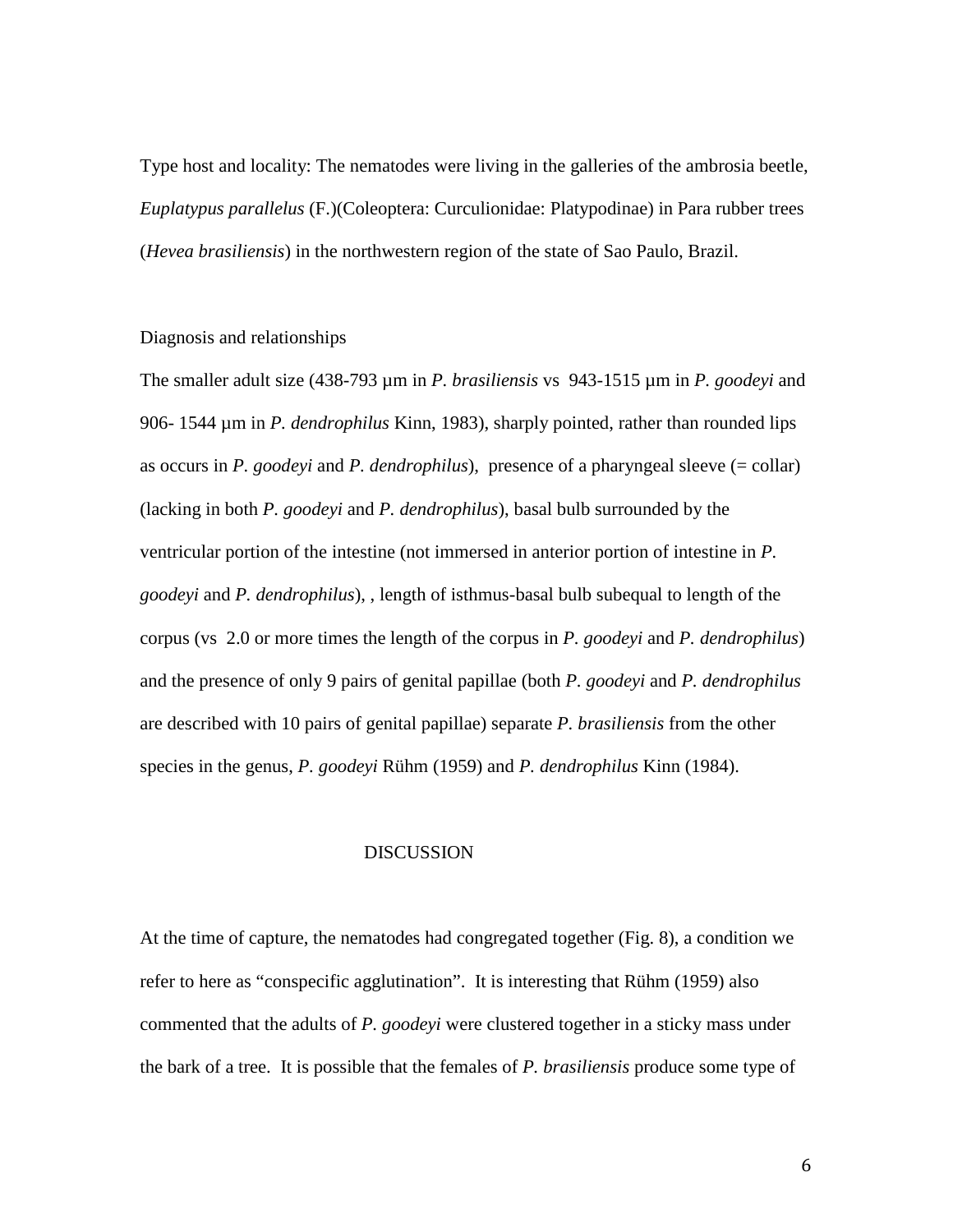attractant similar to that produced by females of *Cylindrocorpus longistoma* and *C. curzii* (Chin and Taylor, 1969). These authors showed that such secretions were speciesspecific and attracted males to the mating site.

The extremely long spicules of *P. brasiliensis* and the other two species of the genus are fascinating. Spicule size varies greatly in nematodes however most free-living forms have short spicules less than twice the tail diameter. While many nematodes have longer spicules than those of *P. brasiliensis*, when the ratio of spicule length to body length expressed as a percentage is used rather than actual length, then the 70% ratio shown in the male depicted in figure 4 is one of the highest values for any free-living nematode, although Kinn (1984) reported up to 80% of the total body length for *P. dendrophilus*. Some vertebrate parasites, especially members of the Spirurida, can match and even surpass this figure (Skrjabin et al., 1967). Males of *Gongylonema falconis* Oschmarin from the esophagus of falcons has a spicule/body length value of 77% while the parasite of galliform birds, *G. ingluvicola* Ransom has spicules equal in length to its body (100%). Among invertebrate parasites, some mermithids are longspiculed although the spicule/body length ratio is rarely over 20% (Poinar, 1981). In these animal parasites, usually only one of the two spicules is elongated. The other spicule is much reduced and rarely reaches more than twice the cloacal diameter. In *Protocylindrocorpu*s spp., both spicules are equal or subequal. The perplexing question is why are the spicules of *Protocylindrocorpu*s spp. so long? Chitwood and Chitwood (1950) suggested that there may be a correlation between long spicules and long, tubular vaginas. However the vagina of *Protocylindrocorpu*s spp. is very short and other species in the family survive quite well with short spiculed males. The spicules are maintained

7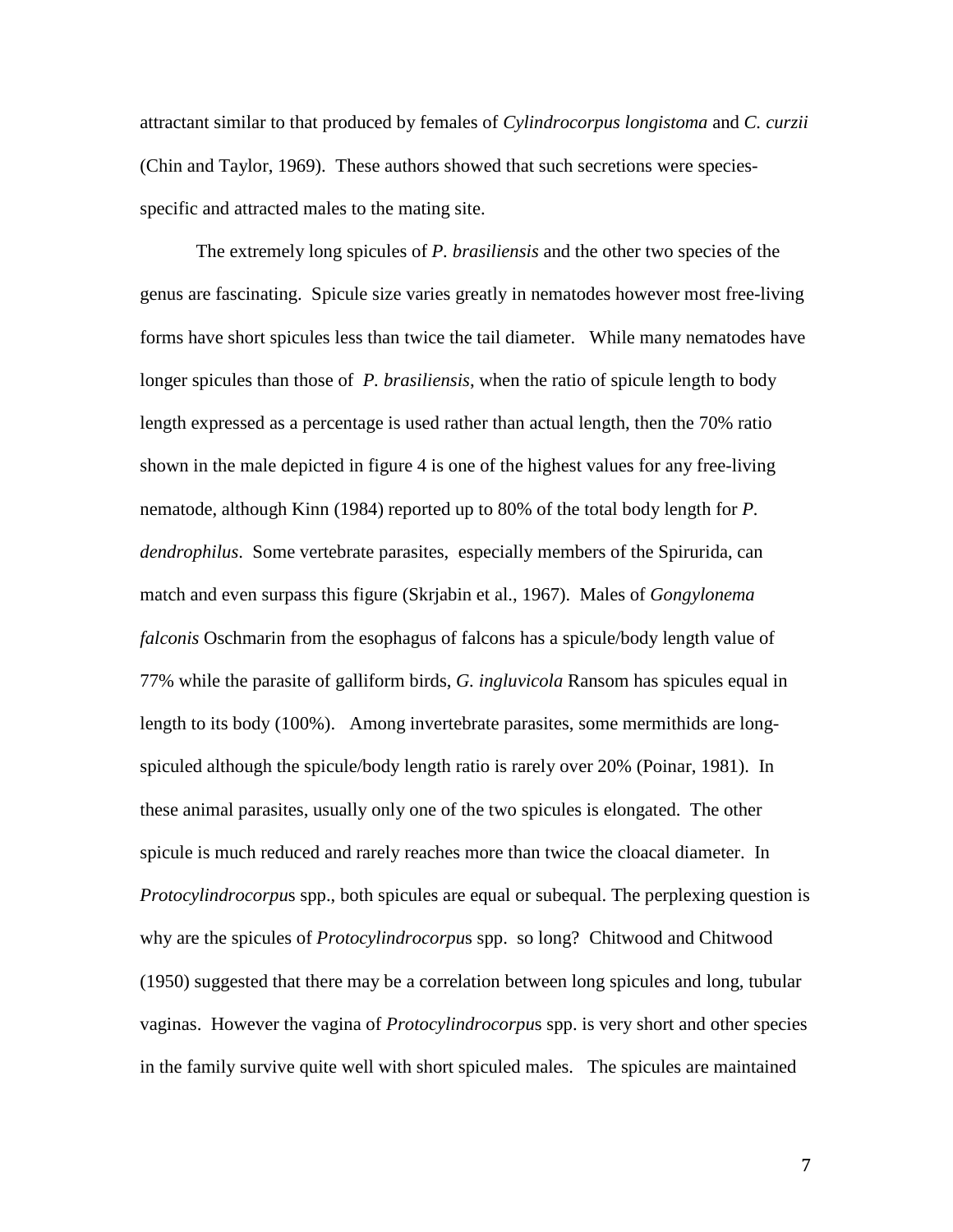in a spicular pouch lodged in the cloacal chamber (Chitwood and Chitwood, 1950). During spicular growth, the surrounding sheath enlarges as the spicules increase in length. This growth of the spicular sheath is essential to keep the spicule ends from entering the body cavity, which would provide an opening for infections.

This is the first record of *Protocylindrocorpus* in the Neotropics and suggests that the genus may have a global distribution. The first described species, *P. goodeyi*, was collected in Basal, Switzerland and the second, *P. dendrophilus* was described from Lousiana, USA. Members of the Cylindrocorpidae are considered to be microbotrophs however the gut contents of *P. brasiliensis* contained mostly viscous deposits and it was difficult to discern any definite structures. However, Kinn (1984) noted fungal spores in the pharyngeal lumen of some members of *P. dendrophilus*. Some females of *P. brasiliensis* were parasitized by fungi (Fig. 6) and other females by a microsporidian (Fig.7 ), showing that disease played a role in regulating their numbers.

Amber fossils have shown that representatives of the Diplogastroidea have had associations with platypodine beetles for 20-30 million years. The dauer stages of *Scolytonema dominicana* Poinar and *S. hispaniolae* Poinar were associated with platypodine beetles in Dominican amber and 14 dauer juveniles of *S. mexicana* Poinar occurred adjacent to a platypodine beetle in Mexican amber (Poinar, 2011).

#### Acknowledgements

Thanks is extended to Mr. Percy Putz for offering his plantation for this investigation, two workers from Noroeste Borracha for transporting the tree with the nematodes to the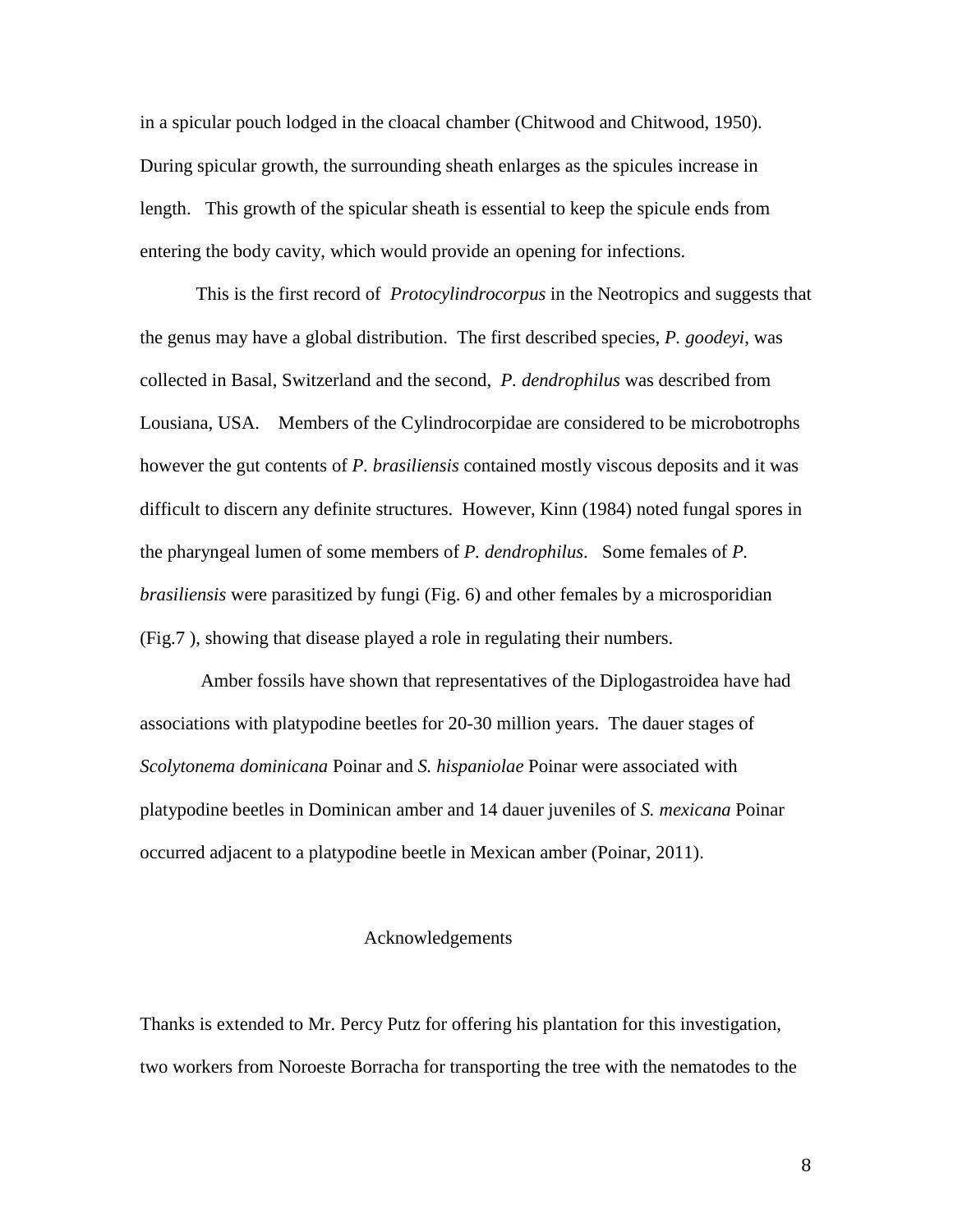laboratory at the Department of Plant Protection and to Roberta Poinar for comments on earlier drafts of this manuscript.

# LITERATURE CITED

- Andrassy, I. 1976. Evolution as a basis for the systematization of nematodes. Pitman Publishing, London, 288 pp.
- Baker, A. D. 1962. Check lists of the nematode superfamilies Dorylaimoidea, Rhabditoidea, Tylenchoidea, and Aphelenchoidea. Leiden: Brill, 261 pp.
- Chin, D. A., and D. P. Taylor. 1969. Sexual attraction and mating patterns in *Cylindrocorpus longistoma* and *C. cruzi* (Nematoda: Cylindrocorporidae). Journal of Nematology 1:313-317.
- Chitwood, B. G., and Chitwood, M. B. 1950. Introduction to Nematology. Baltimore: University Park Press, 334 pp.
- Goodey, T. 1930. A new species of the nematode genus *Cylindrogaster*. Journal of Helminthology 8:89-92.
- Harman, A., J. Winter, and D. Harman. 2000. *Myctolaimellus robiniae* n. sp. (Diplogasterida: Cylindrocorporidae) from larval cavities of the locust borer, *Megacyllene robinae* Forster. Journal of Nematology 32:389-395.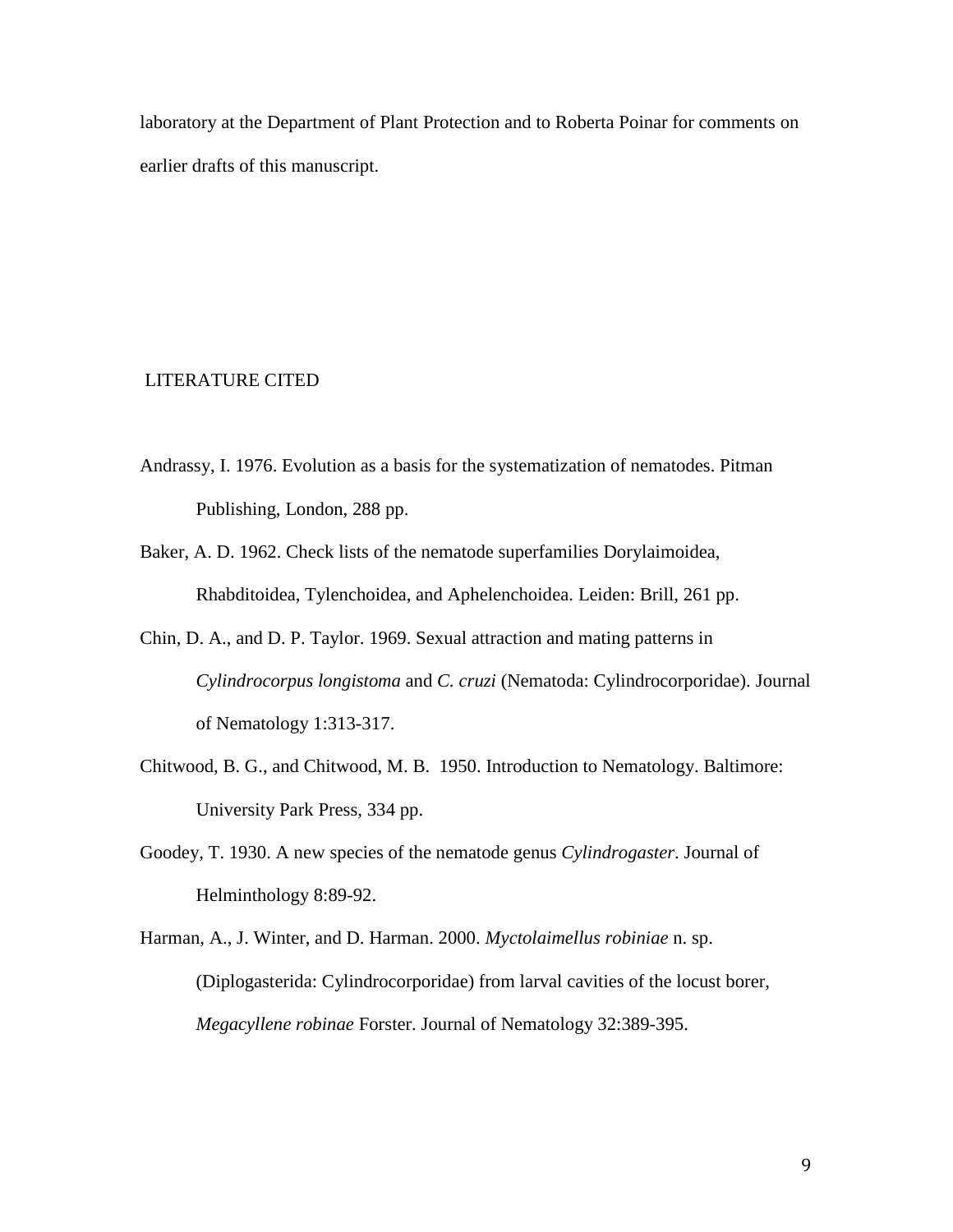Hunt, D. J. 1980. *Butlerius macrospiculum* n. sp. and *Cylindrocorpus walkeri* n. sp. (Nematoda: Diplogstroidea) from St. Lucia, West Indies. Revue de Nematologie 3:155-160.

Kanzaki, N., and K. Futai. 2004. *Cylindrocorpus anoplophorae* n. sp. (Nematoda: Cylindrocorporidae) isolated from the white-spotted longicorn beetle, *Anoplophora malasiana* (Coleoptera: Cerambycidae). Japanese Journal of Nematology 34:11-18.

- Kinn, D. N. 1984. *Protocylindrocorpus dendrophilus* n. sp. (Nematoda: Cylindrocorpidae) associated with pine wood borings. Journal of Nematology 16: 131-134.
- Massey, C.L. 1960. A new species of Nematoda, *Cylindrocorpus erectus*, associated with *Scolytus multistriatus* Marsh in American elm. Proceedings of the Helminthological Society of Washington 27: 42-44.

Paramonov, A. A. 1964. Basics of phytohelminthology, Vol. 2. Nauka: Moscow, 199 pp.

Poinar, G. O., Jr. 1981. *Thaumamermis cosgrovei* n. gen., n. sp. (Mermithidae: Nematoda) parasitizing terrestrial isopods (Isopoda: Oniscoidea). Systematic Parasitology 2:261-266.

Poinar Jr, G. O. 2011. The Evolutionary History of Nematodes. Brill: Leiden, 429 pp.

Poinar, G. O., T. A. Jackson, N. L. Bell, and M. B. Wahid. 2003. *Cylindrocorpus inevectus* sp. n. associated with the oil palm weevil, *Elaeidobius kamerunicus* (Faust) (Coleoptera: Curculionidae), with a synopsis of the family Cylindrocorporidae and establishment of Longibuccidae n. fam. (Diplogastroidea: Nematoda). Nematology 5: 183-190.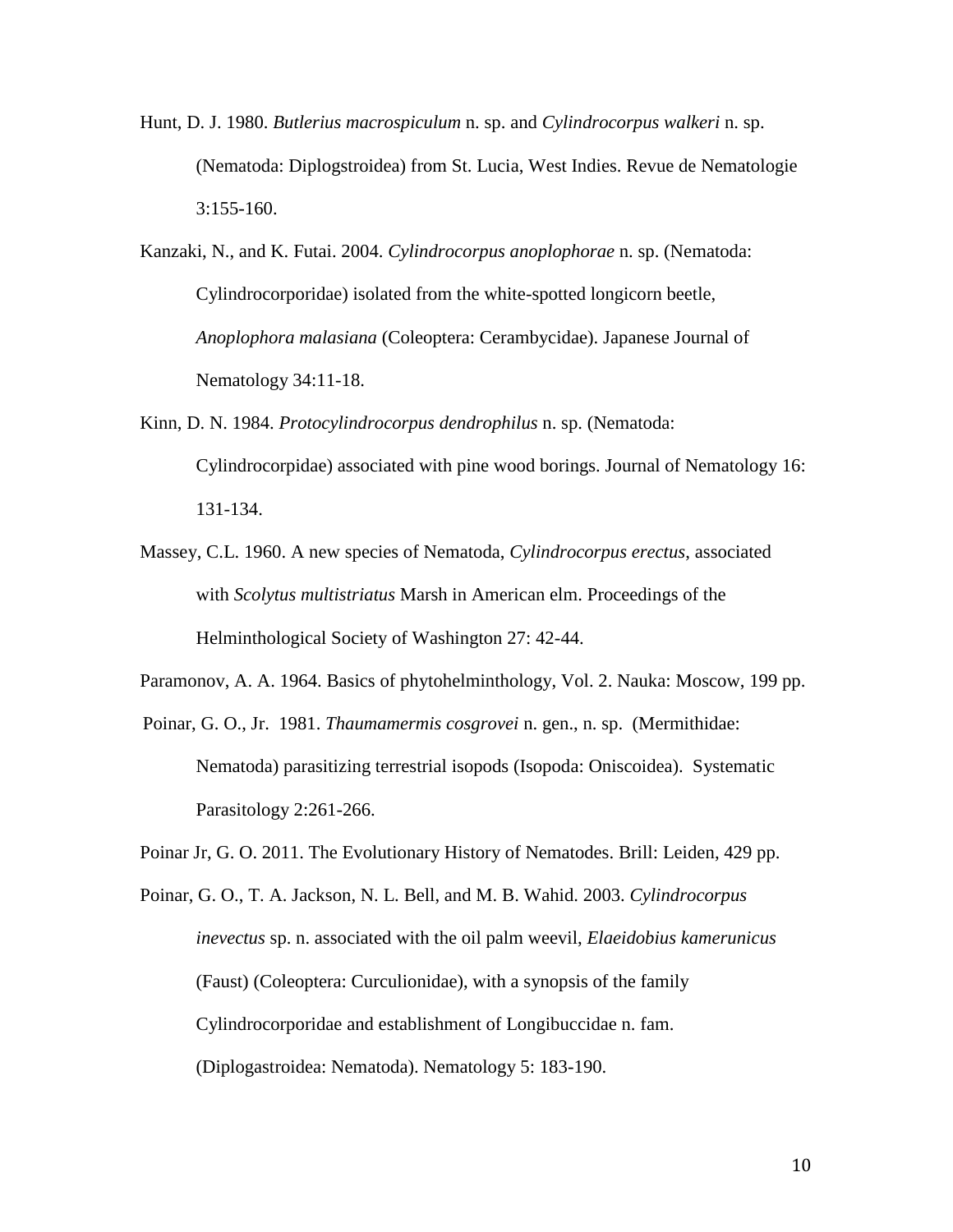Rühm, W. 1956. Die Nematoden der Ipiden. Parasitologische Schriftenreihe, 6: 1–435.

- Rühm, W. 1959. *Cylindrocorpus* subg. nov. and *Protocylindrocorpus* subgn. nov., zwei Untergattungen der Gattung *Cylindrocorpus* Goodey, 1939. Nematologica 4: 76- 82.
- da Silva, J. C. P., P. Putz, E. de Carvalho Silveira, and C. A. H. Flechtmann. 2013. Biological aspects of *Euplatypus parallelus* (F.) (Coleoptera, Curculionidae, Platypodinae) attacking *Hevea brasiliensis* (Willd. ex A. Juss.) in São Paulo northwest, Brazil. Heveicultura: 24 – 26.
- Skrjabin, K. I., A. A. Sobolev, and V. M. Ivashkin. 1967. Spirurata of Animals and Man and the diseases caused by them. Part 4. Thelazioidea. Nauka, Moscow 615 pp. (in Russian).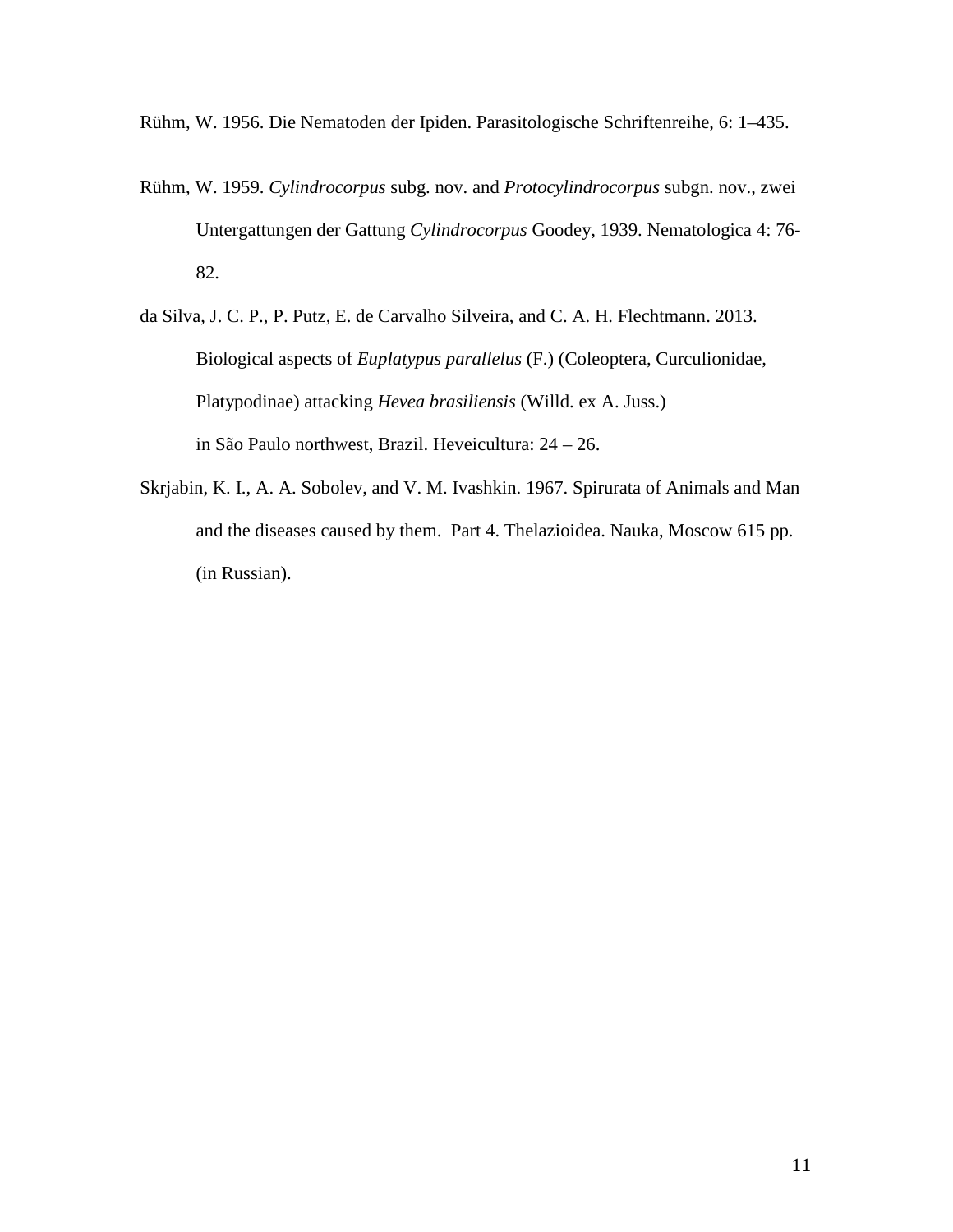| Character                 | Male          | Female        |
|---------------------------|---------------|---------------|
|                           |               |               |
| Length                    | 562 (438-682) | 690 (615-793) |
| Greatest width            | 37 (30-43)    | 46 (39-53)    |
| Length lips               | $3(3-4)$      | $3(3-4)$      |
| Length stoma              | $23(15-27)$   | 24 (19-28)    |
| Length stomal sleeve      | $5(4-10)$     | $8(5-12)$     |
| Length corpus             | 37 (32-42)    | 43 (35-48)    |
| Length isthmus-basal bulb | 52 (48-59)    | 55 (48-64)    |
| Head to Excretory pore    | 54 (40-62)    | 77 (65-90)    |
| Head to nerve ring        | 57 (48-70)    | 70 (65-78)    |
| Length tail               | $30(25-37)$   | 45 (35-55)    |
| Length tail spike         | $17(14-25)$   | 19 (13-22)    |
| Length vagina             | -----------   | $12(10-17)$   |
| Percent vulva             | .             | 64 (60-72)    |
| Length post vulvar-sac    | ------------- | 66 (43-137)   |
| Length egg                | ------------- | 74 (53-110)   |
| Width egg                 |               | 24 (21-32)    |
| Length spicule            | 385 (74-458)  | ------------  |
| Width spicule             | $3(2-4)$      | ------------- |
| Length gubernaculum       | 18 (14-23)    | .             |
| Width gubernaculum        | $4(3-6)$      |               |

Table 1. Measurements (µm) of males (n=12) and females (n=12) of *P. brasiliensis.*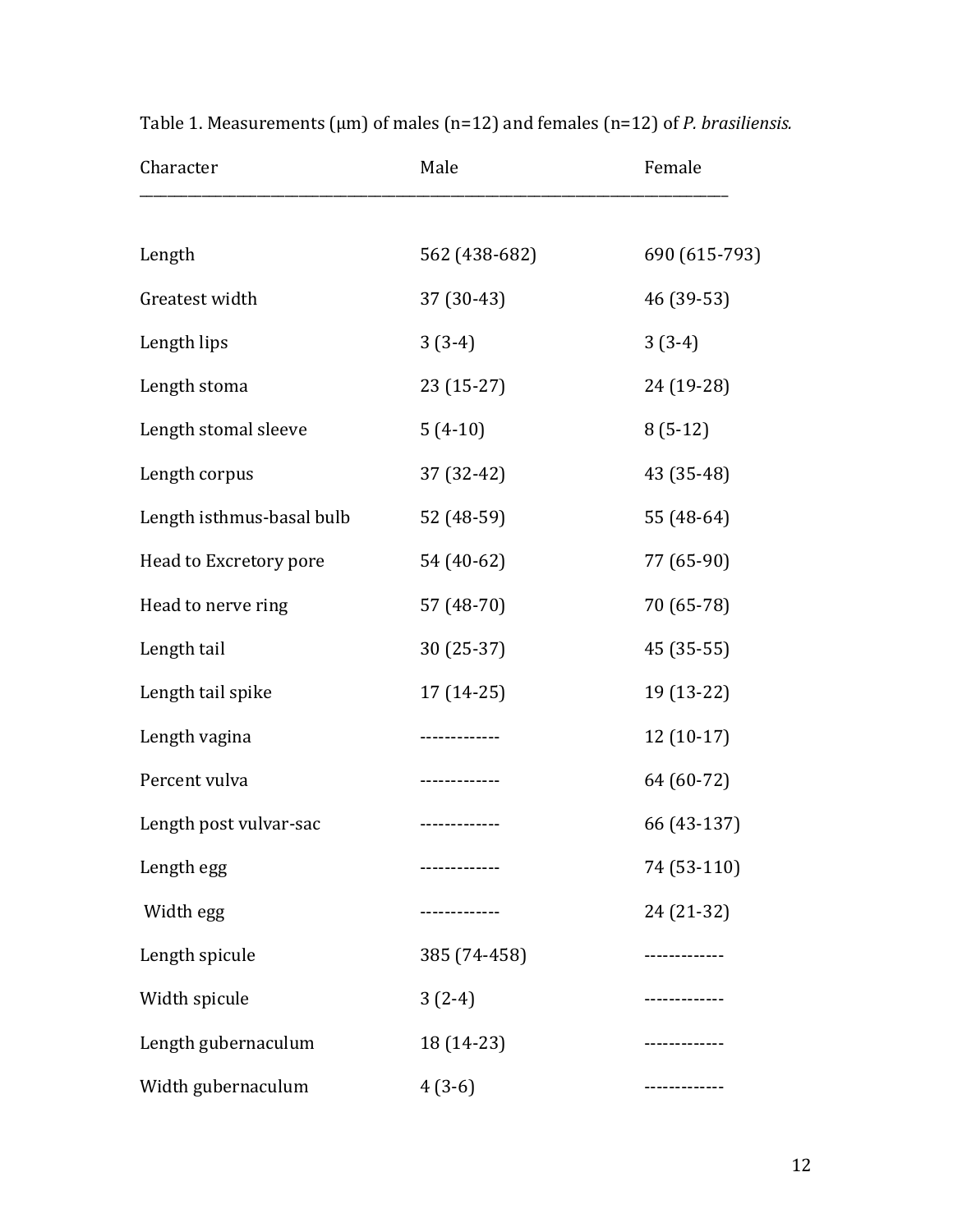| Ratio a | $15(13-17)$       | $16(14-17)$       |
|---------|-------------------|-------------------|
| Ratio b | $5.6(4.9-6.1)$    | $7.0(6.2 - 7.5)$  |
| Ratio c | $17.5(16.3-18.7)$ | $15.3(13.7-17.5)$ |